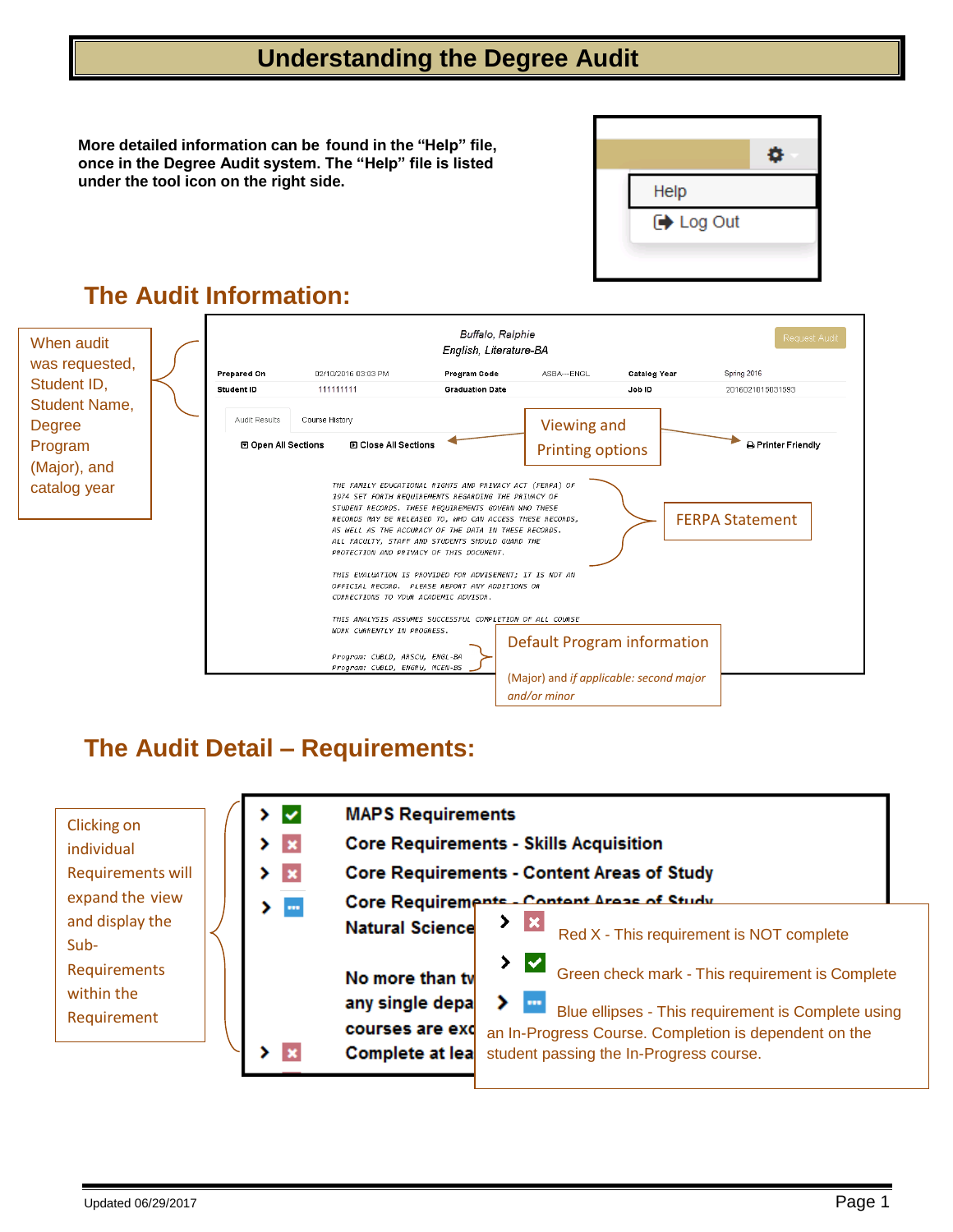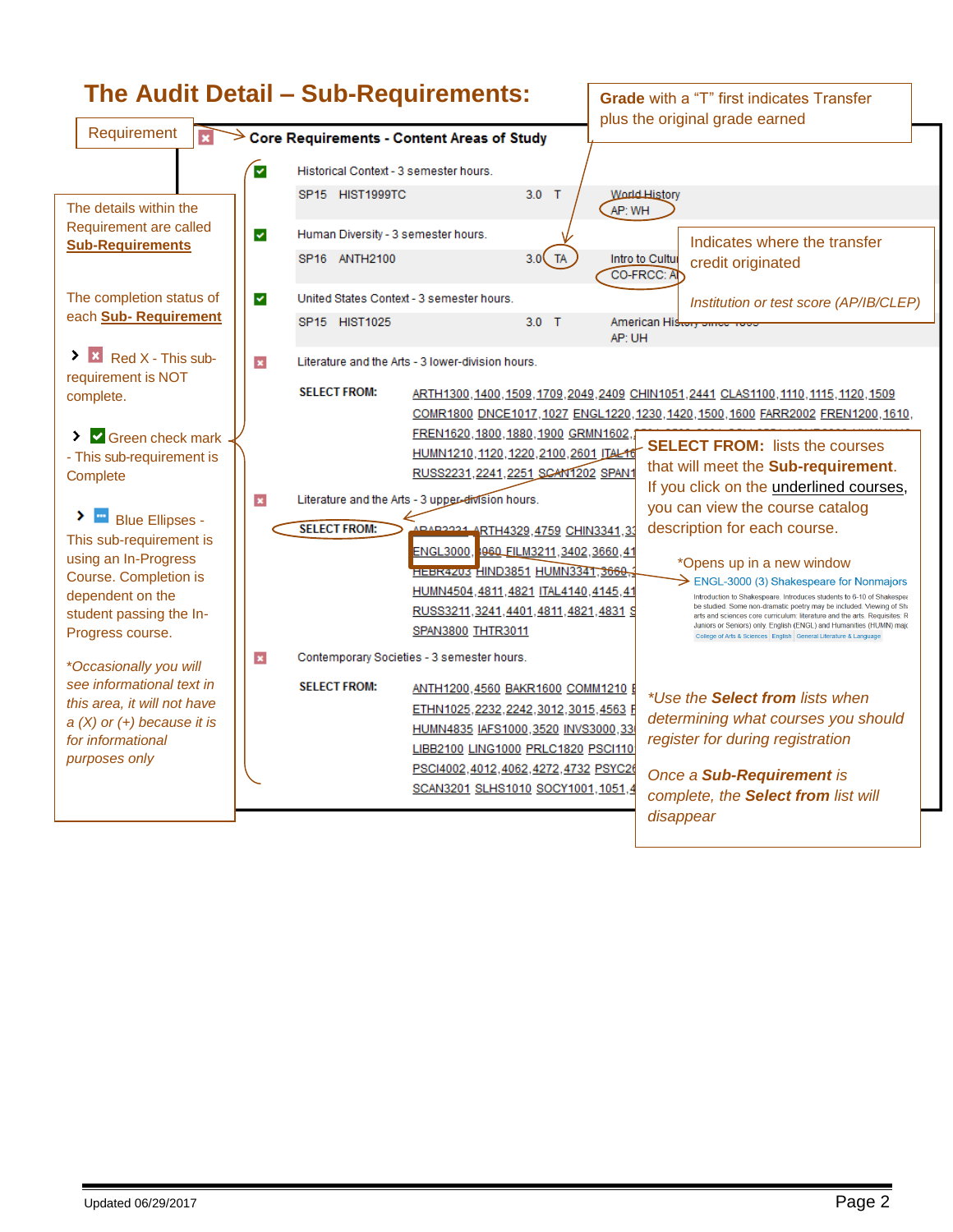### **The Legend:**

| <b>Explanation of Symbols and Grades used on Audit:</b> |  |  |  |  |  |  |
|---------------------------------------------------------|--|--|--|--|--|--|
|                                                         |  |  |  |  |  |  |
| *** = Registered                                        |  |  |  |  |  |  |
| >M = Metro course, not in GPA                           |  |  |  |  |  |  |
| >N = Repeated, no credit                                |  |  |  |  |  |  |
| $\triangleright$ R = Repeated                           |  |  |  |  |  |  |
| $> S =$ Hours split                                     |  |  |  |  |  |  |
| >V = Composite Grade                                    |  |  |  |  |  |  |
| >X = Course Repetition, not in GPA                      |  |  |  |  |  |  |
| >Z = Graduate non-degree course                         |  |  |  |  |  |  |
| $T^*$ = Transfer Grade                                  |  |  |  |  |  |  |
| $Q^*$ = CU to CU Composite Grade                        |  |  |  |  |  |  |
|                                                         |  |  |  |  |  |  |



If you have questions about your degree audit or transfer credit, you need to contact your Academic Advisor or the Advising office in your college. You can find their contact information by visiting this link: [CU Boulder Academic Advising information](http://www.colorado.edu/academics/academic-advising)